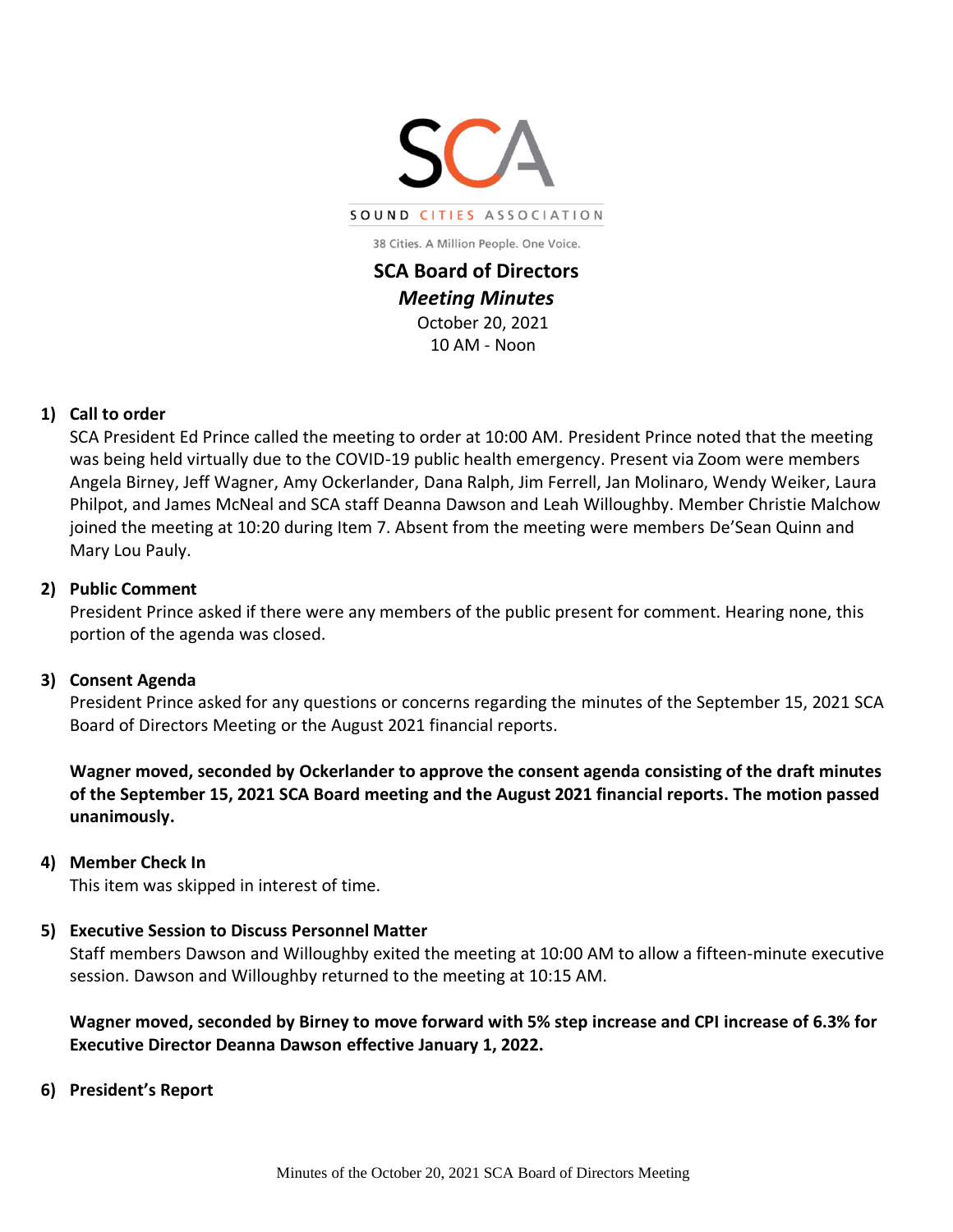In the interest of time, President Prince moved to the next agenda item.

# **7) Executive Director's Report**

Dawson reminded members of board seats up for election for 2022 and briefly summarized the process for board election caucus meetings. Dawson asked that members hold the time and plan to attend the caucus meetings.

Dawson updated the group on activities and events since the last meeting of the board, including:

- Participation in the Keep Washington Rolling coalition, to support a transportation package
- Participation in the Greater Seattle Partners (GSP) Competitiveness Council, Regional Recovery initiative, and on the search committee for a new GSP CEO
- Final session of the "Lunch with the SCA Board" with Christie Malchow and Mary Lou Pauly
- Final 2021 session of the "Meet the County Council" with Councilmember Rod Dembowski
- Meeting with United Way of King County
- Continued regular meetings of Deputy Mayors/Council Presidents, caucus group mayors, and City Managers
- Briefings with King County Public Health
- Meetings of the Executive Committee, SCA Leadership Advisory Committee, and Equity Inclusion Cabinet
- Meetings with King County Metro
- Meeting with Snoqualmie Valley Governments Association (SVGA)
- Meeting with Executive Constantine
- Meeting with Communities of Opportunity Governing Committee

Dawson reported on new sponsorships and potential new sponsorships. Staff is working with annual meeting sponsor Comcast to discuss planning of the event.

## **8) Treasurer's Report**

- a. Treasurer Jeff Wagner reviewed for the group the September 28, 2021 Finance Committee [Meeting](http://soundcities.org/wp-content/uploads/2021/10/September-28-2021-SCA-Finance-Committee-Packet.pdf) **[Materials](http://soundcities.org/wp-content/uploads/2021/10/September-28-2021-SCA-Finance-Committee-Packet.pdf)**
- b. Treasurer Jeff Wagner reviewed for the group the August 2021 financial reports.
- c. Treasurer Jeff Wagner noted that there were new sponsors added since the last meeting of the board. Dawson summarized Sponsorship income noting that SCA is on track to be on budget for sponsorship revenue for 2021.
- d. Treasurer Jeff Wagner summarized the proposed 2022 SCA Budget. Executive Director Deanna Dawson walked the group through the income portion of the draft 2022 budget line by line, noting the following:
	- a. Sponsorship income is conservatively set based on expected continuing sponsorships
	- b. Events income is based on four events; event expenses match
	- c. Interest is conservative based on current poor interest rates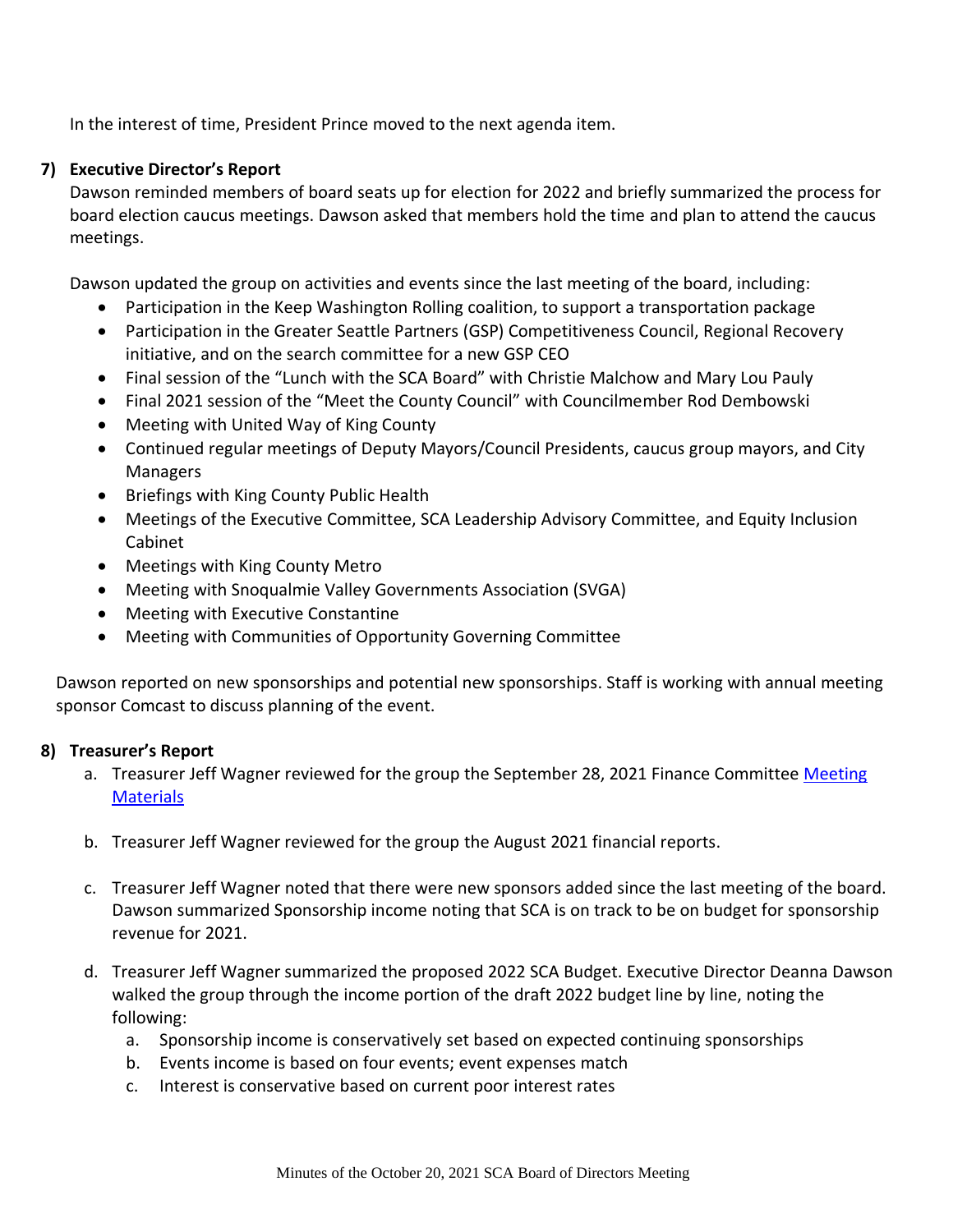Dawson walked the group through the expenses portion of the draft 2022 budget line by line, noting the following:

- a. Staff expenses include increases to staff salaries effective January 1, 2022
- b. Medical/Dental/Vision insurance rates rose slightly from 2021
- c. Rent went up moderately; expected based on lease agreement
- d. Printer lease was renegotiated to a lower rate
- e. Dawson asked for direction on payment of staff portion of the Washington State Paid Family and Medical Leave tax (PFML).

**Wagner moved, seconded by Malchow to approve SCA payment of the employee portion of the Washington Paid Family Medical Leave (PFML) until further notice. The motion passed unanimously.**

**Wagner moved, seconded by Birney to approve the printer renewal lease from Electronic Business Machines. The motion passed unanimously.**

**Wagner moved, seconded by McNeal to Recommend Approval of the SCA 2022 Budget by the Membership at the December 1, 2021 SCA Annual Meeting. The motion passed unanimously.**

e. There were no further updates

#### **9) PIC Chair's Report**

PIC Chair Christie Malchow reported on the October 13, 2021 Public Issues Committee (PIC) Meeting [\(Meeting Materials\)](http://soundcities.org/wp-content/uploads/2021/10/October-13-2021-SCA-PIC-Meeting-Packet.pdf).

a. Metro Plan Updates

Dawson reported that the Guiding Principles, as provided in the agenda, were unanimously recommended for approval by the Public Issues Committee (PIC).

**Ockerlander moved, seconded by Molinaro to adopt the amended** *SCA Guiding Principles for Metro Policy Updates* **as recommended by the SCA Public Issues Committee (PIC). The motion passed unanimously.**

Members thanked staff for working to address the concerns raised by cities.

b. 2022 State Legislative Agenda

2021 Legislative Agenda was included in the PIC meeting materials. Malchow noted that cities were asked to send their legislative agendas to SCA staff. Dawson noted that, should cities be including transportation issues in their legislative agendas, they should not delay communicating to respective legislators.

c. Board of Health Bicycle Regulation

Malchow reported a robust conversation at the PIC meeting. King County Board of Health is recommending not having regulation requiring bicycle helmets. PIC discussion was split on support.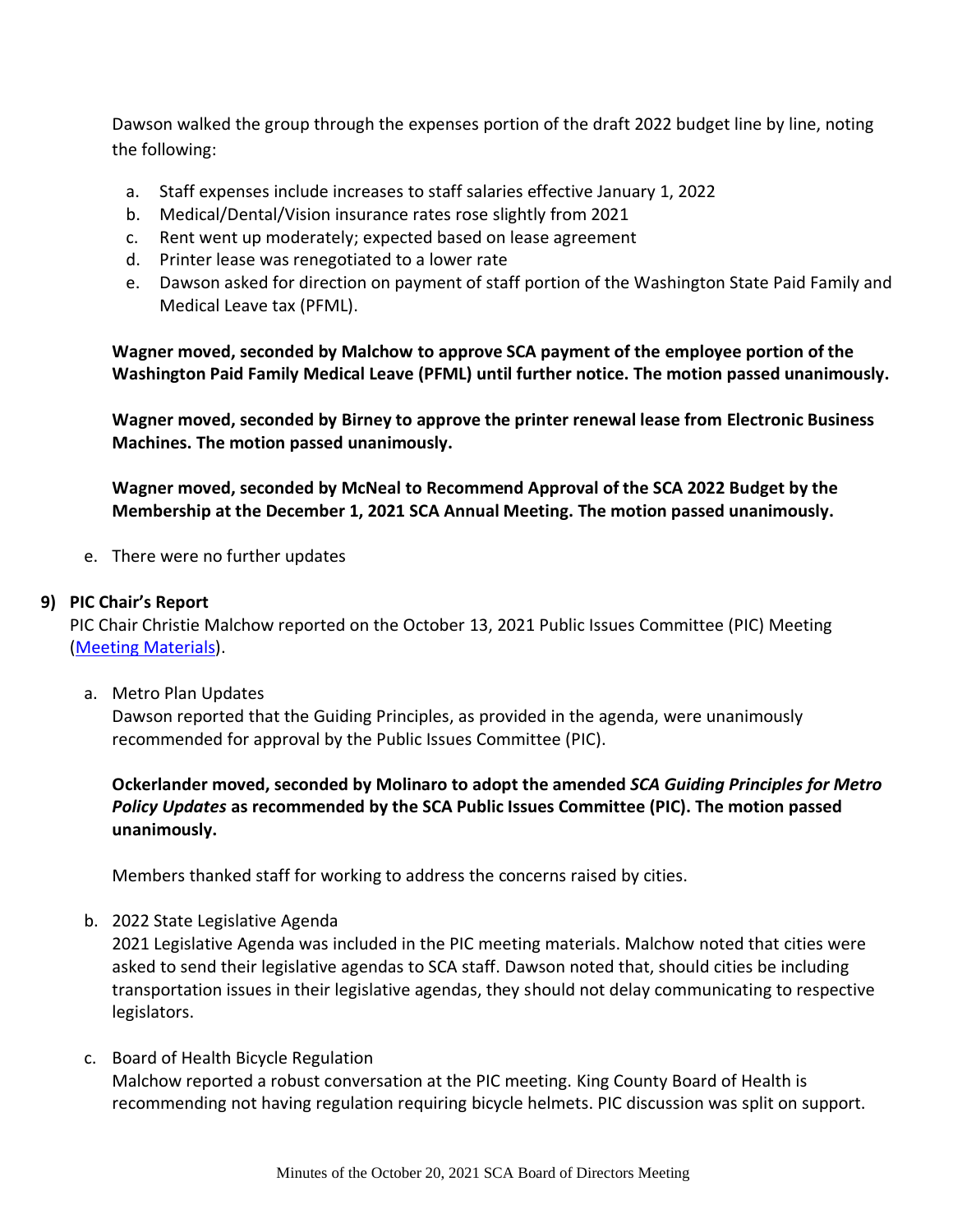Board of Health will be voting on October 21, 2021. Members were emailed a detailed summary of discussions and concerns from PIC members. SCA staff has recommended to Board of Health members to work together as a caucus to try to find a consensus.

- d. King County Clean Water Plan Malchow referred group to the PIC meeting packet for matrix detailing information on the plan.
- e. 2022 Regional Board and Committee Appointments & Chair Appointment of 2022 PIC Nominating Committee Malchow reported that three existing members of the PIC Nominating Committee were reappointed: Ross Loudenback, North Bend; Traci Buxton, Des Moines; and Chance LaFleur, Enumclaw. New member Kelli Curtis, Kirkland was appointed. SCA staff gave overview of nomination process for regional boards and committees and took questions from PIC members.
- f. Levies and Ballot Measures in King County This topic was not discussed.
- g. Upcoming Issues This topic was not discussed.

## **10) City Administrator's Report**

City Manager/Administrator Representative Laura Philpot reported on the September 2021 CM/CA meeting. Meeting included discussion on King County redistricting with Paul Graves and Sonia Danenburg, King County Redistricting Committee; American Rescue Plan updates roundtable with Jacob Ewing, AWC; and discussions on vaccinations and reopening plans.

## **11) Leadership Advisory Council Update**

Ralph reported that the Leadership Advisory Committee met on October 6<sup>th</sup>. Members talked about annual meeting and the decision to make virtual. There were no other updates to report.

## **12) Equity and Inclusion Cabinet**

SCA President Prince noted that the Equity Cabinet met in October. Group discussed a letter that will be sent to all the newly elected officials. Additional notes on this meeting were emailed to members of the board prior to the meeting of the board. Group discussed SCA committee appointment process; training ideas for equity and inclusion; and SCA's role in diversity and equity.

## **13) Discussion Items**

a. 2021 Board Leadership

Dawson provided overview of the role of the Board Nominating Committee. President Price appointed Ed Prince, James McNeal, Christie Malchow, and Dana Ralph to the Board Nominating Committee. (Note – Following the meeting, James McNeal was replaced on committee by Wendy Weiker.)

## b. Member Emeritus

Dawson provided overview of member emeritus policies.